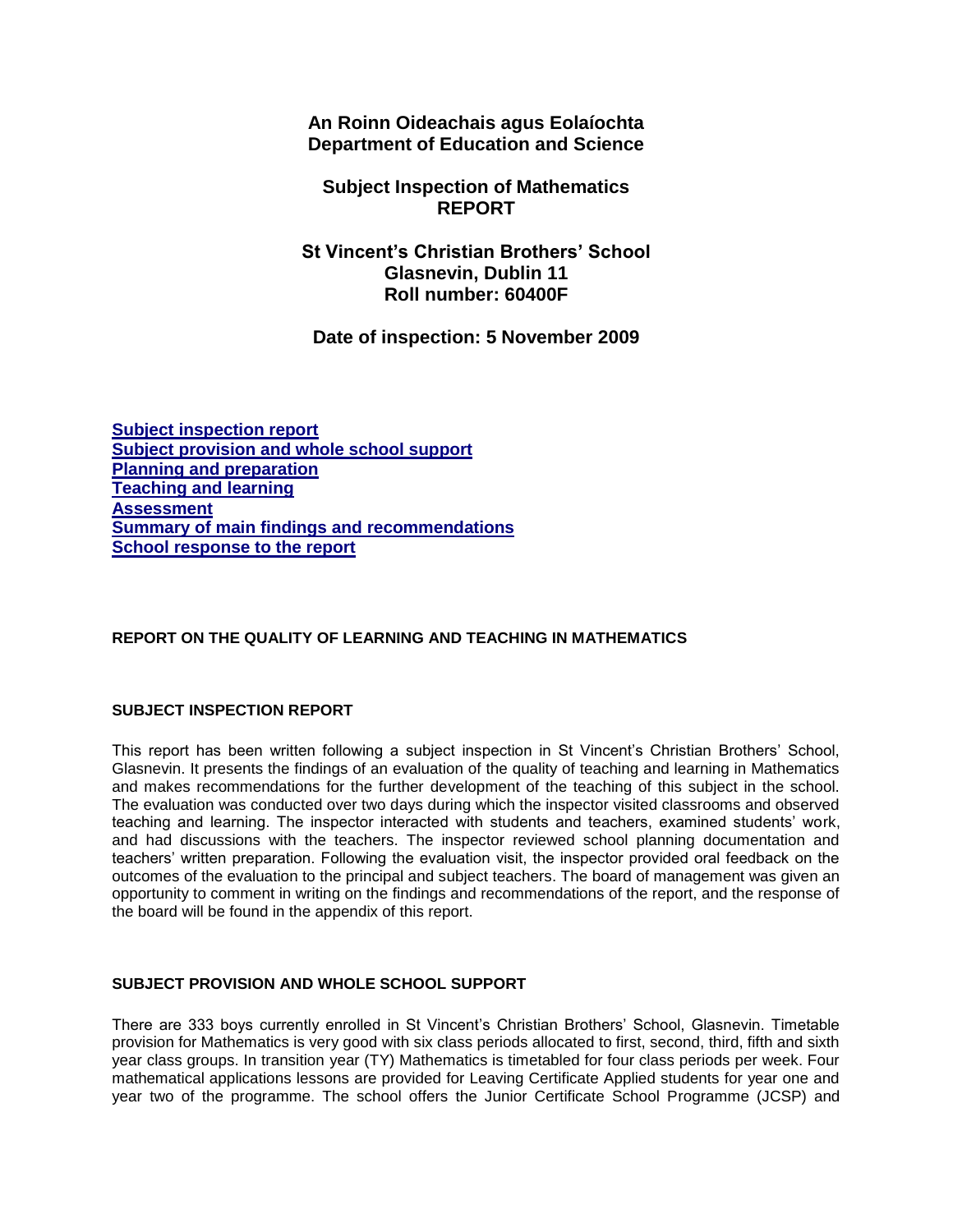students availing of this option benefit from one additional mathematics lesson in each of first and second year. Overall the timetabling arrangements for mathematics are good. First, fifth and sixth year mathematics lessons are concurrently timetabled; a valuable arrangement that provides flexibility to change level where necessary.

The school's practice in relation to students' choice of level in Mathematics is good. Incoming first year students are assigned either to one of two mixed ability class groups or the JCSP class group. In early November students are assigned to higher and ordinary levels. This is done on the basis of achievement in common tests although, in keeping with good practice, teacher opinion, parental preference and student preference all play a part in level choice. As first year mathematics lessons are concurrently timetabled further movement between levels is facilitated throughout the year. In second year and in third year there is an ordinary level class, a JCSP class and a class comprising a combination of higher and ordinary level students. Change of level in second and third year is facilitated through the combined class group. There is one TY class group and it is of mixed ability. In fifth year and in sixth year there is a higher level class and an ordinary level class with lessons concurrently timetabled. It is the policy of the mathematics department to encourage students to study the highest level possible for as long as possible.

The mathematics department comprises nine teachers. Teachers are assigned to class groups in accordance with their qualifications and expertise. Levels are rotated amongst most members of the teaching team which is good practice. Teacher continuing professional development is supported by school management. In addition, teachers who have ICT expertise provide training for their colleagues. These good practices help to maintain capacity within the mathematics department and to create a supportive environment where teachers can benefit from the sharing of expertise and experience.

The information and communications technology (ICT) resources in the school are very good. The mathematics department has access to five 'Smartboards'; two that are available on a booking system, two that are situated in science laboratories and one that is available in the learning support room. In addition, the school's two computer rooms can be booked for mathematics lessons. Other resources used in mathematics lessons include geometry sets and rulers, calculators, puzzle books and science equipment. Household bills, brochures, 'Flashmasters', and internet websites are used mainly in LCA and JCSP mathematics lessons. Some teachers use everyday objects such as cardboard cylinders and maps for use in teaching volume and area.

Classrooms are currently student-based; an arrangement that makes it difficult for teachers to use resources in teaching and learning in Mathematics and means that to do so routinely, requires a significant degree of forward planning. If classrooms were teacher-based it would be possible to have materials, resources and ICT facilities to hand so that they could be used to enhance and clarify mathematical explanations on a day-to-day basis as opportunities present themselves. It is therefore recommended that the possibility of adopting this arrangement be considered in future planning.

The procedures for identifying students who require learning support include pre-entry diagnostic testing, communication with feeder primary schools and with parents, ongoing teacher observation and class testing. Early in first year students are retested, this provides the learning support department with a more accurate assessment of individual student requirements. Support is provided through the creation of smaller class groups and individual withdrawal where necessary. Students also benefit from the supports provided as part of the JCSP programme. It is recommended that in-class support and team teaching be considered as additional modes of provision of learning support. This measure would complement the very good work that is currently being done in this area. Teachers provide high quality support to students through the provision of individual attention in class on a day-to-day basis. Overall students who experience difficulty with Mathematics or have been identified as requiring support with Mathematics are very well supported.

### **PLANNING AND PREPARATION**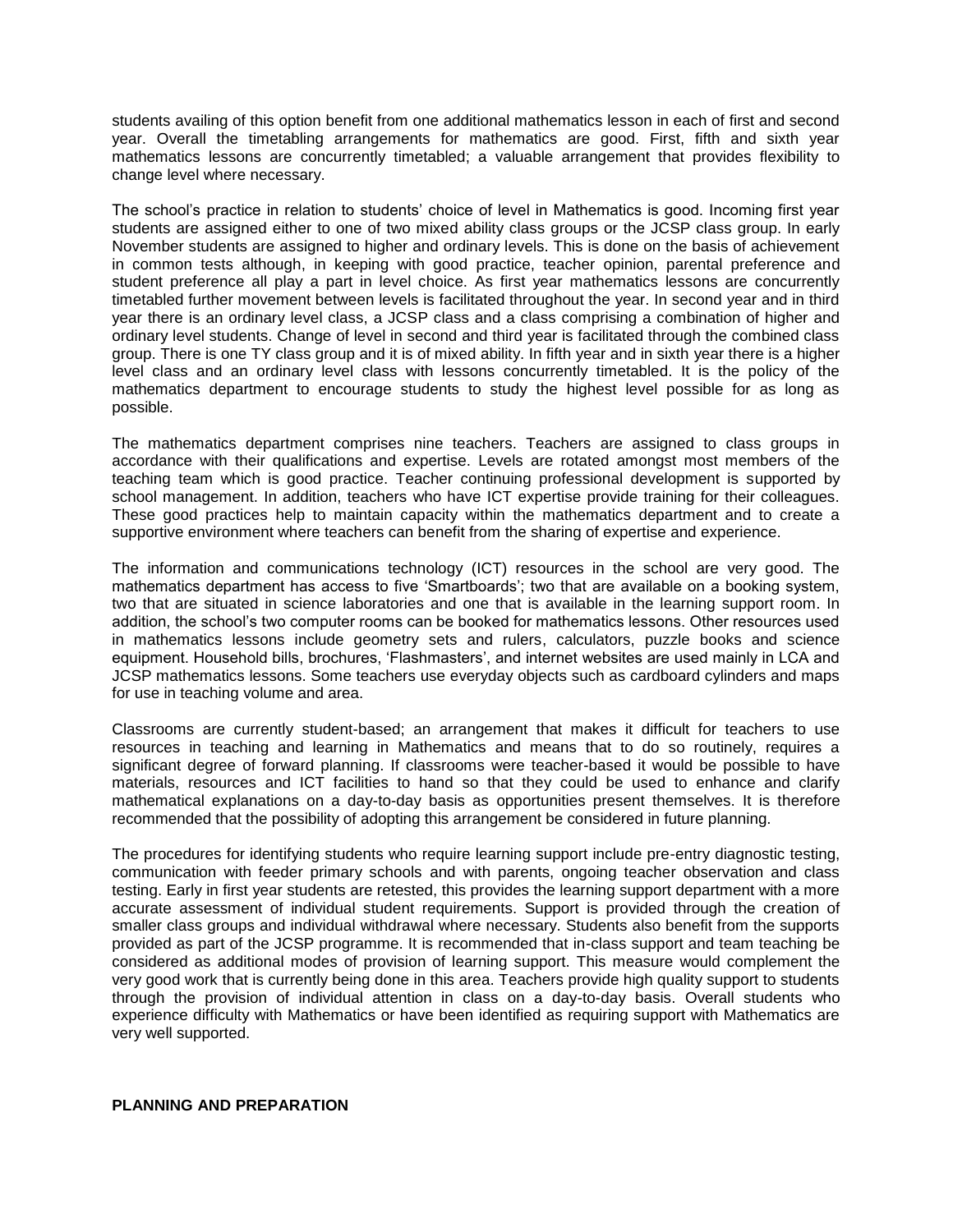The mathematics department has recently begun work on the development of a mathematics plan. Meetings are held four times per year as part of the whole-school planning process. A co-ordinator has been appointed to oversee the planning process for Mathematics. Most mathematics teachers have a significant involvement in teaching another subject and are members of other subject departments. It is a good arrangement, therefore, that the timetable on school planning days is split in order to make full attendance at mathematics department meetings possible. The members of the mathematics department work very well together as a team and provide strong support for each other. This is of particular note where, for example, ICT training takes place. In the interest of providing a wider sharing of experience and expertise, it is recommended that a section of planning meetings be given over to discussion about teaching methodologies and classroom practice.

Programmes of work for each year group comprise a list of topics to be covered within defined timeframes. In some cases these are in terms of expected learning outcomes, necessary resources, methodologies and modes of assessment. It is recommended that this good practice be extended to the programmes of work for each year group and level. In order to optimise the value of the planning process to provide a forum for the sharing of lesson ideas, this work should be undertaken in a collaborative way.

Good planning and preparation was evident in most of the lessons observed. In most lessons the methodology used was teacher exposition. It is recommended that the development of the programmes of work be used as a means of increasing the variety of methodologies used in mathematics lessons. Pair work, group work, active methodologies, outdoor activities, research, discovery, and ICT are all very desirable methodologies for teaching and learning in Mathematics and should be included in lesson planning as much as possible.

The planning process should be used to develop policies on areas of importance to teaching and learning in Mathematics. These could include policies on student assignment to levels, timetabling for Mathematics, assessment, homework, appropriate methodologies and provision of learning support. Throughout the evaluation there was much evidence of teachers focusing on teaching for understanding, of students taking responsibility for their own learning and of students providing assistance for each other. The mathematics policies should reflect these positive aspects of classroom practice. Above all, the mathematics plan should accurately reflect the work of the mathematics department, inform classroom practice, should put student needs at the centre of planning and have a very real and positive impact on students' learning experience in the classroom.

The content of the current TY plan describes a programme that is in keeping with the spirit of a very good TY programme for Mathematics. The programme includes the 'buy a house project' where students are provided with a scenario and a budget and engage in the research necessary for choosing a house to purchase and financing it. Through learning to play chess in TY, students are provided with an ideal opportunity to develop the strategic thinking skills that are essential for success in Mathematics. There are plans for a member of the *Bridge Association of Ireland* to visit the school to teach TY students how to play bridge. This experience will be used to support students in their study of probability. In addition TY students study a module of Applied Mathematics. This plan is operating for the current year, however, it is currently in draft form and it is recommended that it be formalised and included with the main mathematics planning documentation.

It is recommended that the mathematics department carries out an annual analysis of the school's performance in the certificate examinations and compares it to the national norms. This analysis should be used to inform planning for Mathematics.

### **TEACHING AND LEARNING**

High quality teaching and learning was evident in six of the seven lessons observed in the evaluation. In most cases teachers made very good use of questioning to assess, involve and engage students and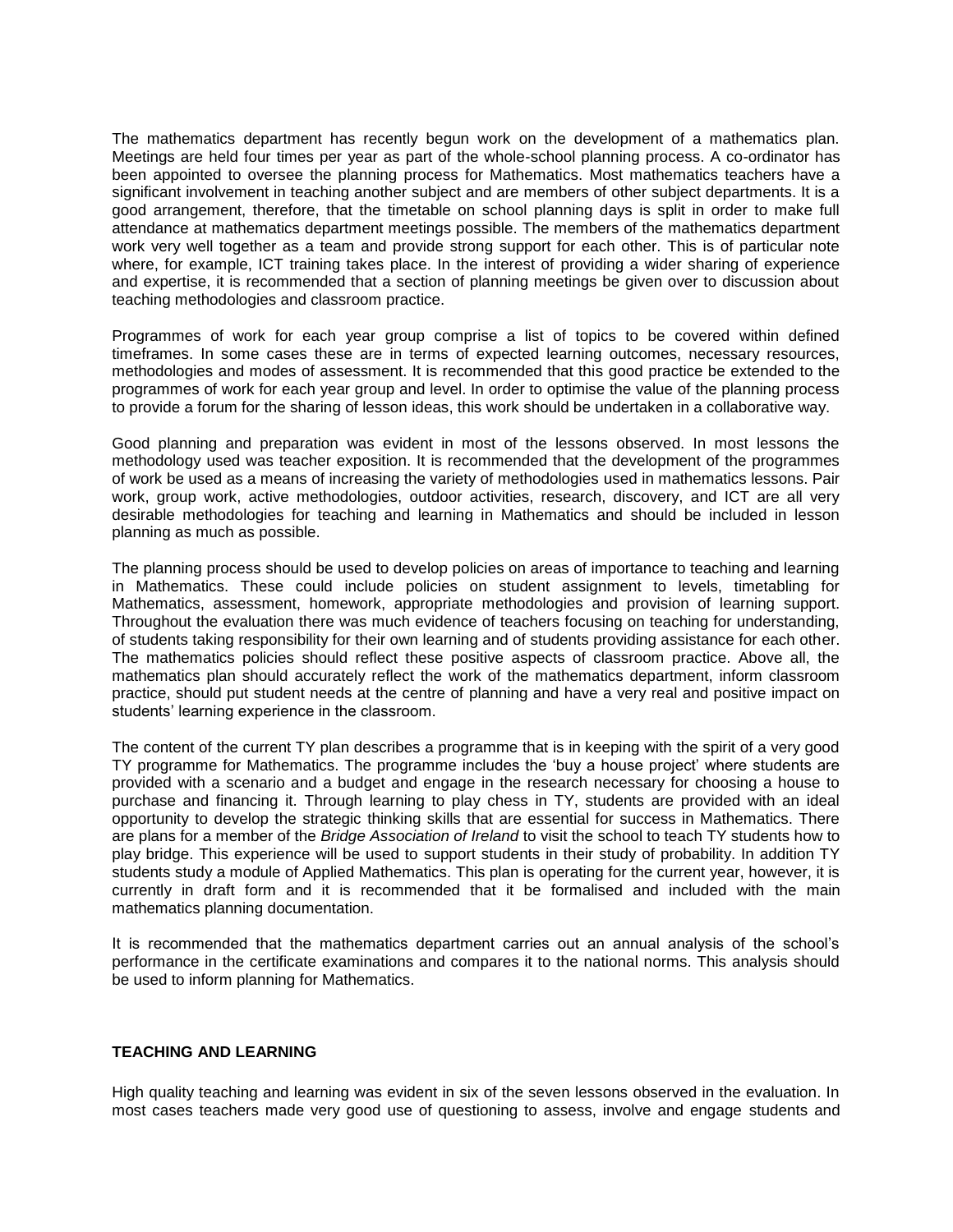teacher explanations were clear and conceptual. Through focusing on the strategic elements of mathematical explanations and by expecting students to examine the reasons behind the steps in worked examples, teachers used higher-order strategies to help students to explore difficult concepts. Since this facilitates the development of critical thinking skills further use of higher-order strategies is encouraged. The methodology used in most cases was teacher example followed by student exercise. This was made effective by the good balance between teacher and student input that was achieved and the lively pace of most lessons. While there was some variety in teaching methodology, including ICT observed in the evaluation, this mainly happened in LCA and JCSP lessons. Therefore it is recommended that teachers seek ways to include more variety of methodology in mathematics lessons for all year groups and levels.

In keeping with good practice some lessons opened with a revision of the previous day's lesson which was written on the board. In some cases teachers made links between students' own personal experience and their course material; a practice which helps students to identify with the subject and is therefore very valuable. In response to a question from a student on functions, the teacher provided a good answer by creating links between different areas of the course. This provided a very good way for students to appreciate the interconnections between elements of the course as a whole and was therefore very worthwhile. It is recommended that teachers further this practice by continuing to identify connections and by being conscious of drawing student attention to them.

It is good that the learning intentions were shared with the students at the beginning of most of the lessons observed. However, best practice in this regard occurs when the learning intentions are written explicitly on the board at the start of each lesson and their achievement is checked at the end of the lesson. This approach is recommended since it leads to a sense of achievement and can alert the teacher to material that may need to be revised in the next lesson.

There was much evidence of teachers encouraging students to take responsibility for their own learning. This was achieved by the provision of short examples that contained just enough information to enable students to work out problems for themselves. While providing individual assistance to students or while answering student questions, teachers gave general problem-solving advice, rather than full answers to problems, as an additional means of encouraging students to think for themselves. On solving trigonometric problems, in one lesson, students were asked to refer to the original diagram to see if their answers made sense. Theses are examples of very good practice and further use of such strategies is encouraged.

One lesson in the computer room was observed. In this lesson LCA students worked on a key assignment as part of the Mathematics for Leisure section of the programme. The students worked individually with teacher assistance where necessary. Through interaction with the students it was evident that very good progress was being made. The students engaged very well with the content of the lesson. The methodology chosen and the realistic nature of the lesson content made this lesson ideal for LCA.

The quality of teaching and learning in one of the lessons observed was poor. The lesson lacked structure and focus from the outset. Teacher instructions and explanations were unclear. The presentation of work on the board was disorganised and, in parts, was incomplete due to a lack of appropriate mathematical notation. The methodology consisted of the teacher asking various students to read questions aloud followed by the teacher completing some, but not all, of the question read out, on the board. Questioning was used to involve some students in the class group. Teacher examples progressed at a pace that was too fast for students to follow. The students disrupted the lesson by engaging in behaviour designed to provoke a reaction. The teacher responded to this disruption in a confrontational manner. This contributed to a class atmosphere that was tense and a learning environment that was insecure. The quality of learning in this lesson was poor and student progress was limited. This was evidenced in the clear sense of student frustration and confusion demonstrated, in the level of student disengagement displayed, in the inability of students to answer questions and in the type of questions asked by students. It is recommended that an explicit statement of the lesson's learning intentions, clearer work on the board, a greater variety of learning activities, a steadier lesson pace, and differentiation of learning activities be included in each lesson as strategies for improving classroom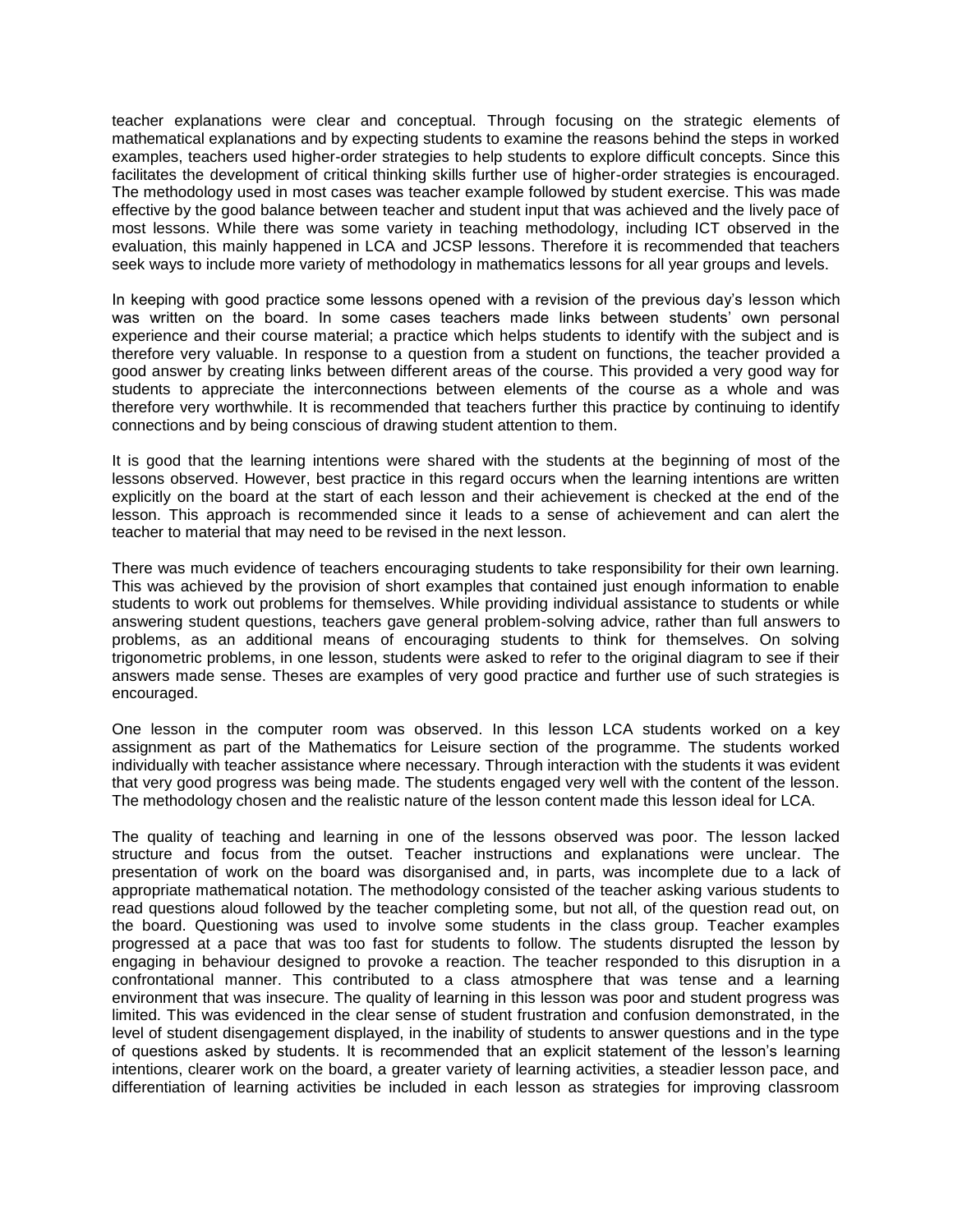experience for learners. Furthermore, classroom management practices that are based on mutual respect should be used when dealing with disruptive student behaviour.

In general the relationships between students and their teachers were observed to be very good. Most teachers are affirming and encouraging of student effort. In some cases, where it was appropriate, humour was used to good effect. In almost all of the lessons observed the levels of student engagement and attention were observed to be high. Students generally participated very well in lesson activities. It was evident that most students find Mathematics interesting and enjoyable and are making steady progress with the subject. Teachers generally have high expectations of student achievement and these are reflected in the effort that students make to the work of lessons.

### **ASSESSMENT**

All students, with the exception of LCA students, are formally assessed at Christmas. LCA students are continuously assessed throughout the year. Summer examinations are held for first, second, fifth and transition year students. 'Mock' examinations are held in spring for students preparing for the certificate examinations. Reports are sent home following all formal assessments and parent teacher meetings take place annually.

First year students sit common examinations, at the end of October, on the basis of which students are assigned to higher and ordinary level classes. This is good practice. It is recommended that common examinations, within levels, should be set for students of all other year groups. This measure would support the mathematics department in planning for student assignment to class groups and in monitoring student progress. When setting assessment tests, it is recommended, that teachers differentiate questions to take account of the variety of ability in each group. This should add to the quality of the information resulting from the assessments and also help to ensure that all students have a chance of achieving some degree of success.

Teachers monitor student progress by oral questioning and observation in class. In addition, it is department policy to set class tests at the end of every topic studied. Homework is set regularly and is usually corrected as part of the following lesson. It was evident from the review of student copybooks that the standard of presentation of student work is generally high. Most teachers provide students with valuable feedback by including comments in the correction of tests and homework. Teachers also provide students with verbal feedback following assessments. This is very good practice as these provide students with a very valuable source of advice and encouragement.

## **SUMMARY OF MAIN FINDINGS AND RECOMMENDATIONS**

The following are the main strengths identified in the evaluation:

- Timetabling arrangements for Mathematics are good as is the school's practice in relation to students' choice of level in the subject.
- The information and communications technology (ICT) resources in the school are very good.
- Students who experience difficulty with Mathematics or have been identified as requiring support with Mathematics are very well supported.
- High-quality teaching and learning was evident in six of the seven lessons observed in the evaluation.
- In general the relationships between students and their teachers were observed to be very good.
- Teachers provide students with a very valuable source of advice and encouragement through the correction of class work and tests.